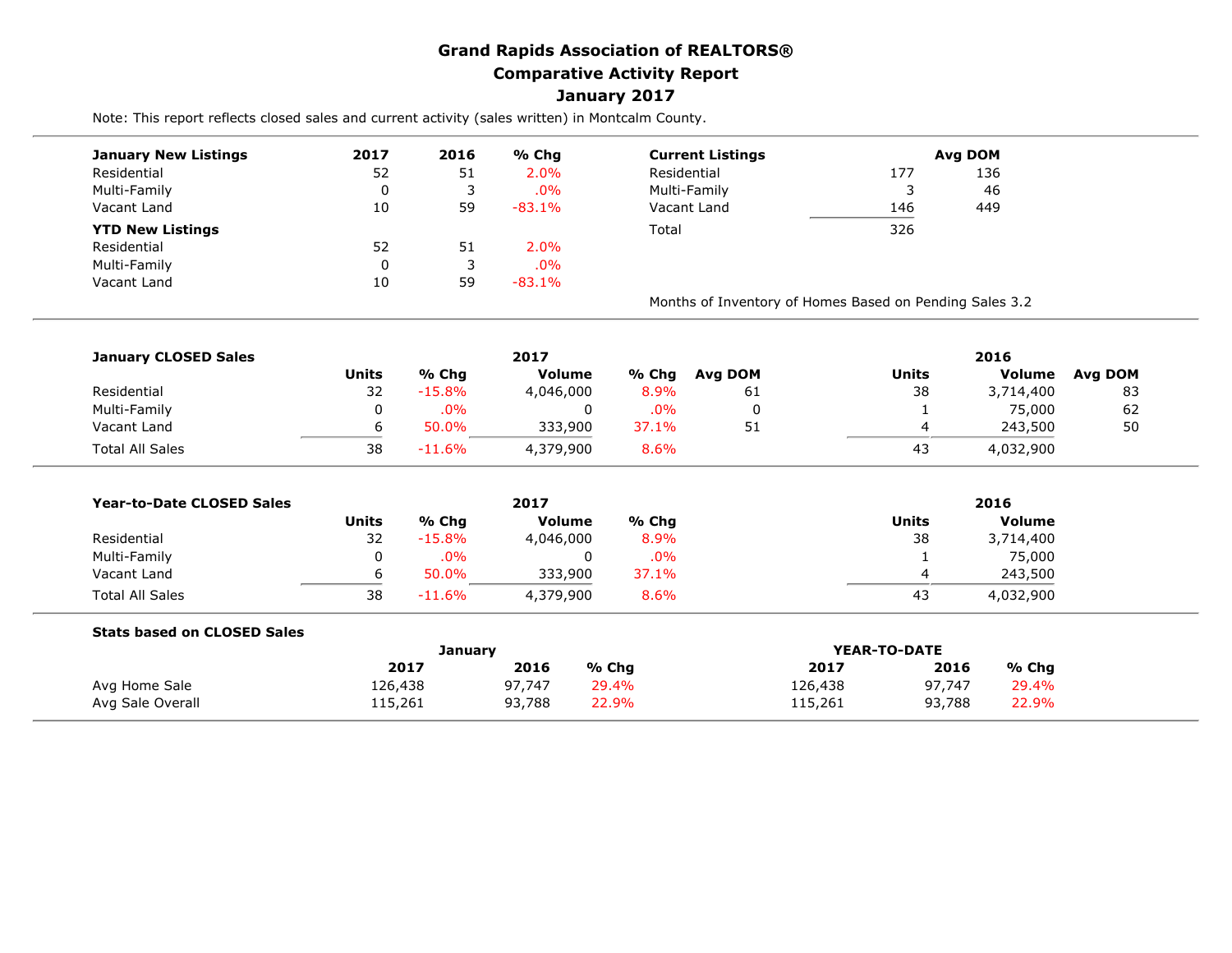| <b>January Pending Sales</b>        | 2017         |        |               |           | 2016    |              |              |               |         |  |
|-------------------------------------|--------------|--------|---------------|-----------|---------|--------------|--------------|---------------|---------|--|
|                                     | <b>Units</b> | % Chg  | <b>Volume</b> | % Chg     | Avg DOM |              | <b>Units</b> | Volume        | Avg DOM |  |
| Residential                         | 55           | 12.2%  | 6,346,300     | 10.6%     | 79      |              | 49           | 5,737,172     | 72      |  |
| Multi-Family                        | 1            | .0%    | 114,900       | 228.3%    | 85      |              |              | 35,000        | 130     |  |
| Vacant Land                         | 5            | $.0\%$ | 317,900       | $-17.0\%$ | 93      |              | 5            | 383,000       | 207     |  |
| <b>Total All Sales</b>              | 61           | 10.9%  | 6,779,100     | 10.1%     |         |              | 55           | 6,155,172     |         |  |
|                                     |              |        |               |           |         |              |              |               |         |  |
| <b>Year-to-Date PENDING Sales</b>   |              | 2017   |               |           | 2016    |              |              |               |         |  |
|                                     | <b>Units</b> | % Chg  | <b>Volume</b> | % Chg     |         |              | <b>Units</b> | <b>Volume</b> |         |  |
| Residential                         | 55           | 12.2%  | 6,346,300     | 10.6%     |         |              | 49           | 5,737,172     |         |  |
| Multi-Family                        |              | $.0\%$ | 114,900       | 228.3%    |         |              |              | 35,000        |         |  |
| Vacant Land                         | 5            | .0%    | 317,900       | $-17.0\%$ |         |              |              | 383,000       |         |  |
| <b>Total All Sales</b>              | 61           | 10.9%  | 6,779,100     | 10.1%     |         |              | 55           | 6,155,172     |         |  |
| <b>Stats based on PENDING Sales</b> |              |        |               |           |         |              |              |               |         |  |
|                                     | January      |        |               |           |         | YEAR-TO-DATE |              |               |         |  |
|                                     |              | 2017   | 2016          | % Chg     |         | 2017         | 2016         | % Chg         |         |  |
| Avg Home Sale                       | 115,387      |        | 117,085       | $-1.5\%$  |         | 115,387      | 117,085      | $-1.5%$       |         |  |
| Avg Sale Overall                    | 111,133      |        | 111,912       | $-7\%$    |         | 111,133      | 111,912      | $-7\%$        |         |  |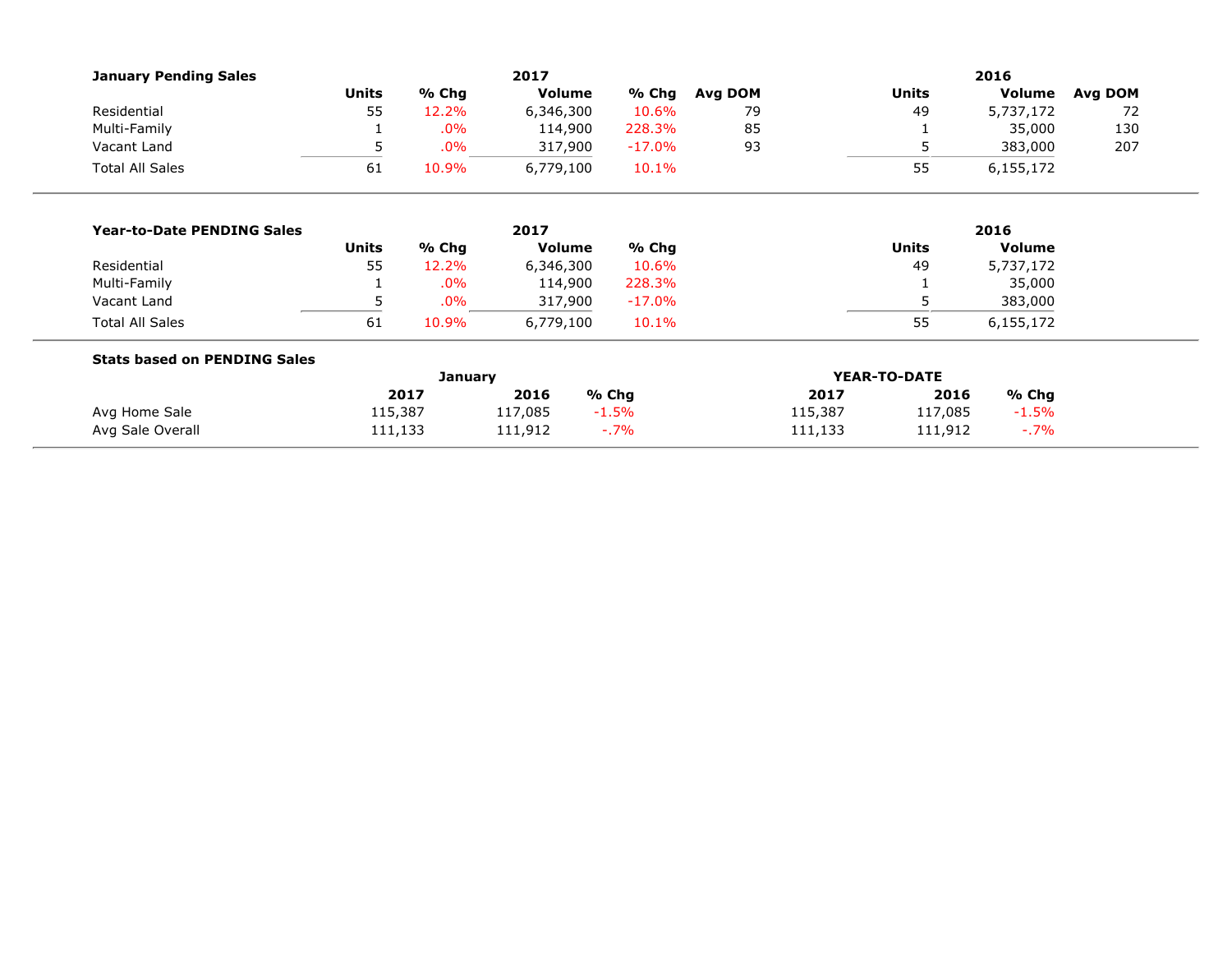## **2017 Sales of Residential Single Family Homes by Price Class**

|                    | January       |               |         |               | YTD           |               |         |               |  |
|--------------------|---------------|---------------|---------|---------------|---------------|---------------|---------|---------------|--|
|                    | <b>Closed</b> | $\frac{1}{2}$ | Pending | $\frac{9}{6}$ | <b>Closed</b> | $\frac{1}{2}$ | Pending | $\frac{1}{2}$ |  |
| Under to 19,999    |               | 3.1           |         | 1.8           |               | 3.1           |         | 1.8           |  |
| 20,000 to 29,999   |               | 6.3           |         | 1.8           |               | 6.3           |         | 1.8           |  |
| 30,000 to 39,999   |               | 6.3           | 2       | 3.6           |               | 6.3           | 2       | 3.6           |  |
| 40,000 to 49,999   |               | 3.1           |         | 1.8           |               | 3.1           |         | 1.8           |  |
| 50,000 to 59,999   | 4             | 12.5          | 2       | 3.6           | 4             | 12.5          | 2       | 3.6           |  |
| 60,000 to 69,999   | 0             | .0            | 3       | 5.5           | 0             | .0            | 3       | 5.5           |  |
| 70,000 to 79,999   |               | 9.4           | 6       | 10.9          |               | 9.4           | 6       | 10.9          |  |
| 80,000 to 89,999   |               | 3.1           | 6       | 10.9          |               | 3.1           | 6       | 10.9          |  |
| 90,000 to 99,999   |               | 3.1           | 3       | 5.5           |               | 3.1           |         | 5.5           |  |
| 100,000 to 119,999 |               | 9.4           | 7       | 12.7          |               | 9.4           |         | 12.7          |  |
| 120,000 to 139,999 |               | 9.4           | 6       | 10.9          |               | 9.4           | 6       | 10.9          |  |
| 140,000 to 159,999 |               | 3.1           | 5       | 9.1           |               | 3.1           | 5       | 9.1           |  |
| 160,000 to 179,999 | 4             | 12.5          | 5       | 9.1           | 4             | 12.5          | 5       | 9.1           |  |
| 180,000 to 199,999 | 0             | .0            | 2       | 3.6           | 0             | .0            | 2       | 3.6           |  |
| 200,000 to 249,999 |               | 3.1           | 4       | 7.3           |               | 3.1           | 4       | 7.3           |  |
| 250,000 to 299,999 | 4             | 12.5          |         | 1.8           | 4             | 12.5          |         | 1.8           |  |
| 300,000 to 399,999 |               | 3.1           | 0       | .0            |               | 3.1           | 0       | .0            |  |
| 400,000 to 499,999 |               | .0            | 0       | .0            |               | .0            | 0       | .0            |  |
| 500,000 to 599,999 |               | .0            |         | .0            |               | .0            | 0       | .0            |  |
| 600,000 to 699,999 |               | .0            | 0       | .0            |               | .0            | 0       | .0            |  |
| 700,000 to 799,999 |               | .0            | 0       | .0            | 0             | .0            | 0       | .0            |  |
| 800,000 to 899,999 | 0             | .0            | 0       | .0            | 0             | .0            | 0       | .0            |  |
| 900,000 to 999,999 | 0             | .0            |         | .0            | 0             | .0            | 0       | .0            |  |
| 1,000,000 or over  | 0             | ${\bf .0}$    | 0       | .0            | 0             | .0            | 0       | .0            |  |